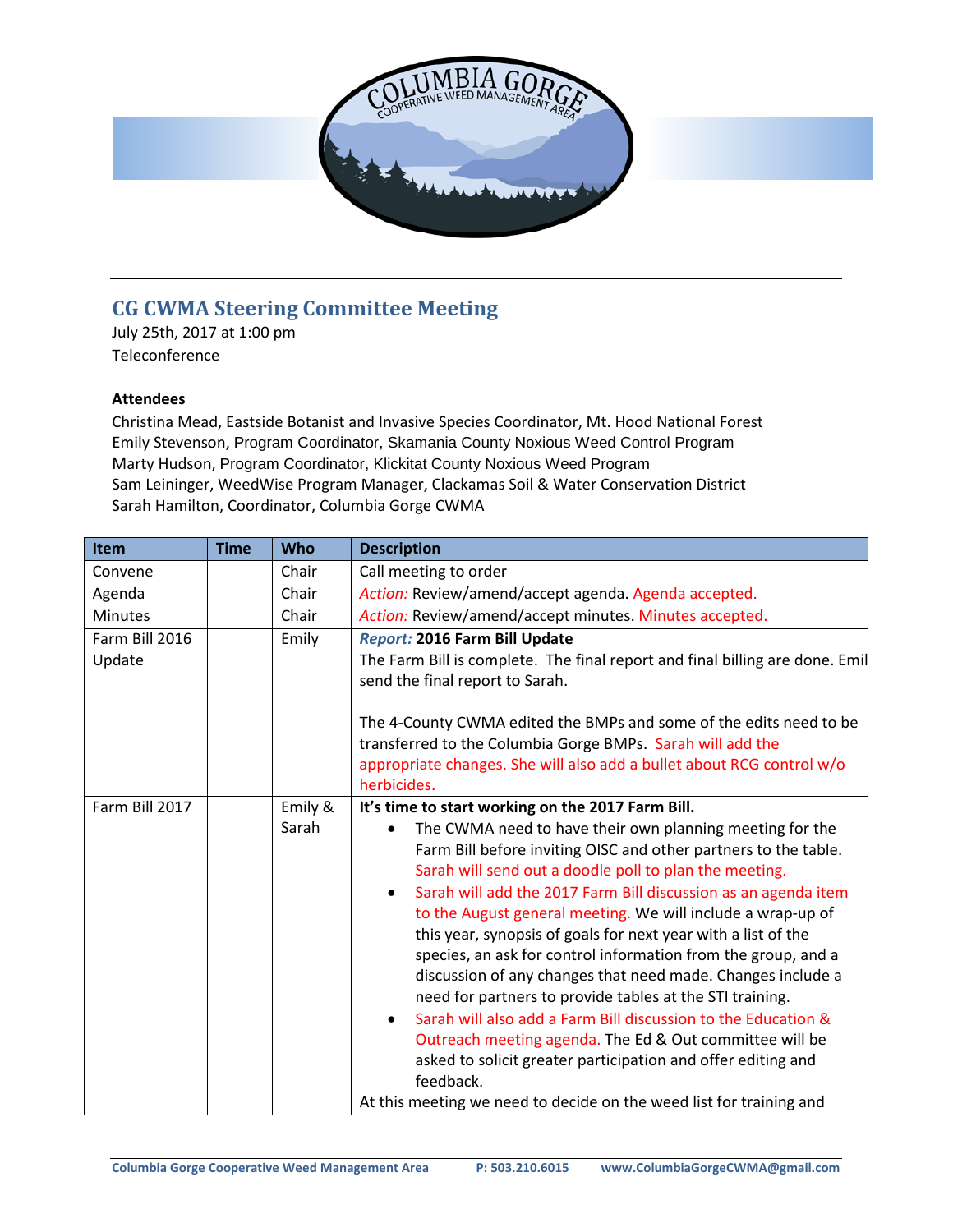

|                |       | <b>BMPs:</b>                                                            |
|----------------|-------|-------------------------------------------------------------------------|
|                |       | 1. Ventenata grass                                                      |
|                |       | Shiny geranium<br>2.                                                    |
|                |       | <b>Stinky Bob</b><br>3.                                                 |
|                |       | 4. Spotted Knapweed                                                     |
|                |       | 5. Houndstongue                                                         |
|                |       | 6. Poison hemlock                                                       |
|                |       | 7. Scotch thistle                                                       |
|                |       | 8. Yellow starthistle                                                   |
|                |       | 9. Russian Olive                                                        |
|                |       | 10. Clematis                                                            |
|                |       |                                                                         |
|                |       | Alternates:                                                             |
|                |       | 1. Diffuse Knapweed                                                     |
|                |       | 2. Medusahead                                                           |
|                |       | 3. Milk thistle                                                         |
|                |       | 4. Wild Carrot                                                          |
|                |       | 5. Hedge parsley                                                        |
|                |       | 6. Bird Chervil                                                         |
|                |       | 7. Common burdock                                                       |
|                |       | 8. Toadflax                                                             |
|                |       | 9. Field Bindweed                                                       |
|                |       | 10. Tamarisk                                                            |
|                |       |                                                                         |
|                |       | There was a discussion whether to include groups of plants with similar |
|                |       | treatments (like we did with knotweeds), or have a BMP for each         |
|                |       | individual species. Decision was to have separate BMPs for most         |
|                |       | species, except in the instances of plants like knotweed where the      |
|                |       | identification is difficult and the treatments are the same.            |
| Farm Bill 2018 | Emily | Action: Do we apply for the next year? What needs to change?            |
|                |       | Emily had a talk with Justin. OISC is planning to apply with us.        |
|                |       | The application is due on the 18 <sup>th</sup> of August.               |
|                |       | We did a subcontract last year between the CWMA and                     |
|                |       | Skamania County. Do we do that again? Yes, we can do the                |
|                |       | same we did last year.                                                  |
|                |       | Ideas for the proposal:                                                 |
|                |       | Add boot-brush maintenance.<br>$\circ$                                  |
|                |       | Print Play.Clean.Go. materials.<br>$\circ$                              |
|                |       | Lease a billboard.<br>O                                                 |